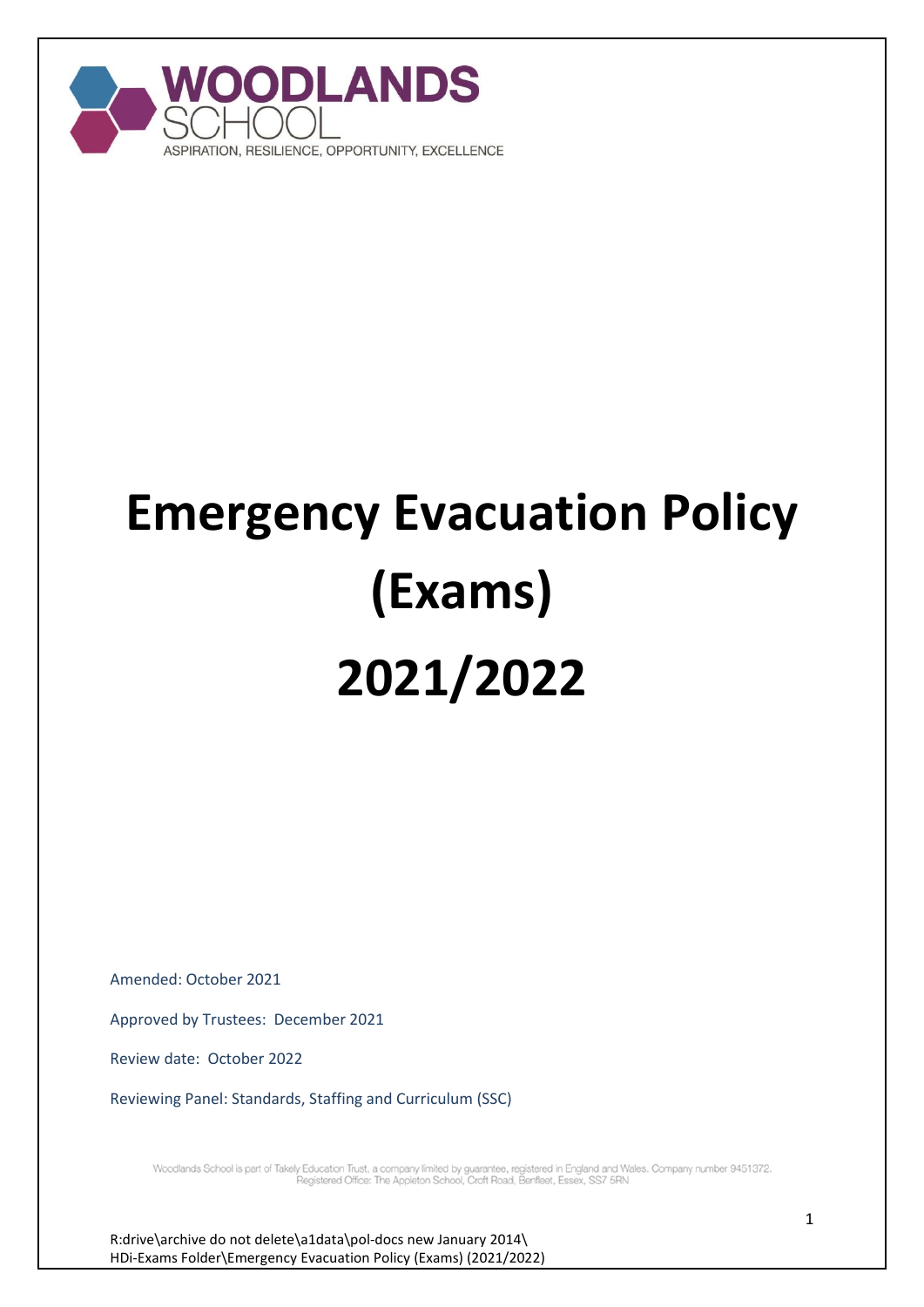## **Key staff involved in the emergency evacuation policy/procedure**

| Role             | Name(s)                                                                                                        |  |
|------------------|----------------------------------------------------------------------------------------------------------------|--|
| Head of centre   | David Wright                                                                                                   |  |
| Exams officer    | <b>Honor Dignan-Roth</b>                                                                                       |  |
| Senior leader(s) | Ethan Roberts, Emma Jordan, Seddeer Amran, Nicola White, Hannah Tuna,<br><b>Dominic Riste, Katie Heseltine</b> |  |
| ALS lead/SENCo   | <b>Hannah Tuna</b>                                                                                             |  |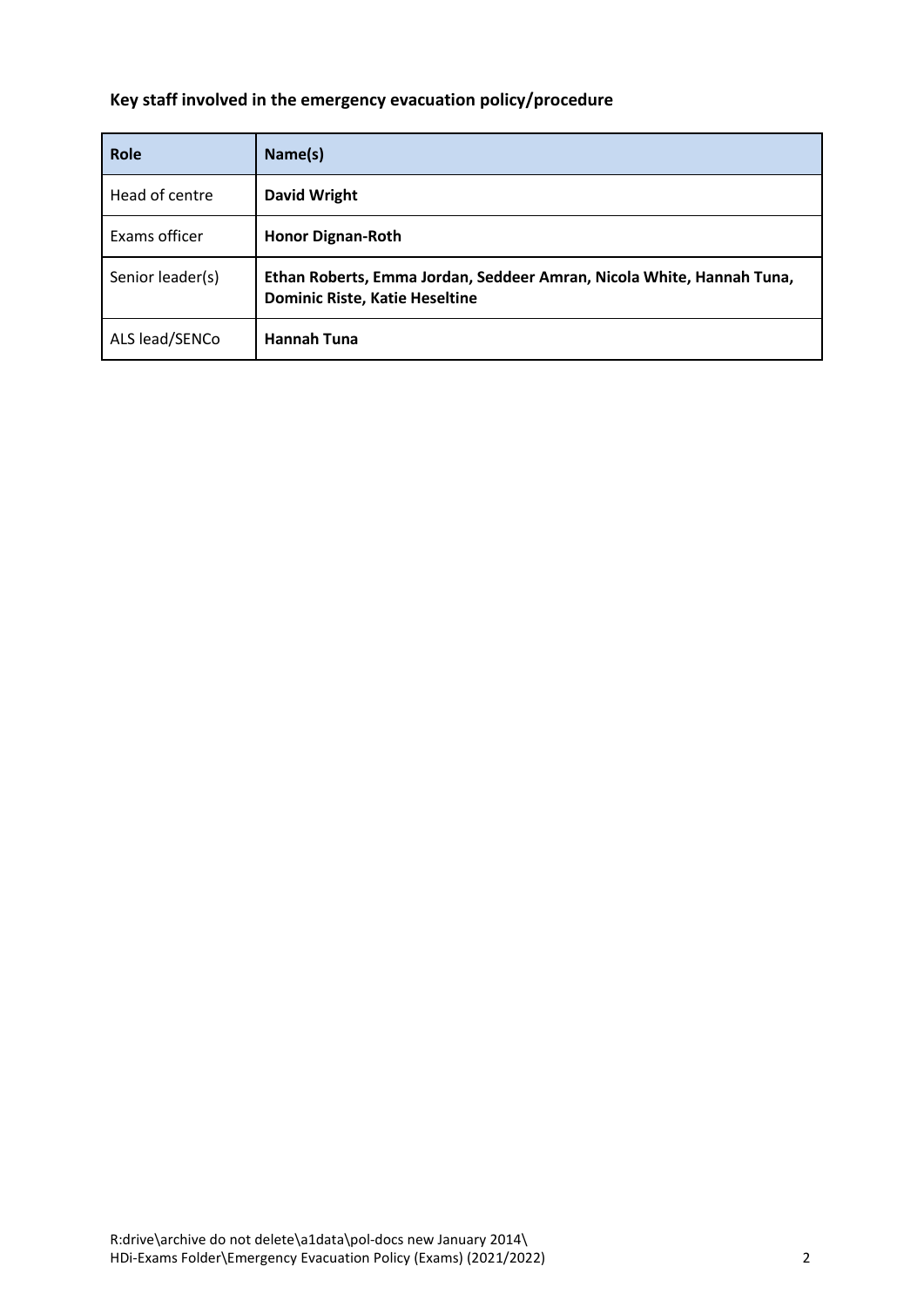#### **Purpose of the policy**

This policy details how Woodlands School deals with an emergency evacuation of the exam room(s) by defining staff roles and responsibilities and confirming the emergency evacuation procedure.

#### **When is an emergency evacuation required?**

An emergency evacuation is required where it is unsafe for candidates to remain in the exam room. This might include a fire in the exam room, the fire alarm sounding to warn of fire, bomb alert or other serious threat.

In exceptional situations, where candidates might be severely disadvantaged or distressed by remaining in the exam room, the emergency evacuation procedure may also need to be followed. This might include situations where there is severe disruption in the exam room, serious illness of a candidate or invigilator or similarly serious incidents.

As each incident may be different, advice will be sought from the relevant awarding body as soon as it is safe to do so, particularly where the centre is concerned about the security of the examination(s). (ICE 25.4)

Where candidates are unable to return to the building to complete the examination, the relevant awarding body will be contacted immediately for advice. The awarding bodies have procedures in place to ensure that candidates are not disadvantaged where they are unable to complete the examination due to circumstances beyond their control. (ICE 24.5)

#### **Emergency evacuation of an exam room**

#### **Roles and responsibilities**

#### **Head of centre**

- Ensures the emergency evacuation policy for exams is fit for purpose and complies with relevant health and safety regulation
- Ensures any instructions from relevant local or national agencies are referenced and followed where applicable, including information from the National Counter Terrorism Security Office on the Procedures for handling bomb threats [https://www.gov.uk/government/publications/bomb-threats-guidance/procedures-for-](https://www.gov.uk/government/publications/bomb-threats-guidance/procedures-for-handling-bomb-threats)
- [handling-bomb-threats](https://www.gov.uk/government/publications/bomb-threats-guidance/procedures-for-handling-bomb-threats) Where safe to do so, ensures candidates are given the opportunity to sit exams for their published duration

#### **Senior leader**

 Where responsible for the centre-wide emergency evacuation procedure, ensures all staff and appointed fire marshals are aware of the policy and procedures to be followed when an emergency evacuation of an exam room is required

#### **Additional learning support (ALS) lead/Special educational needs coordinator (SENCo)**

- Ensures appropriate arrangements are in place for the emergency evacuation of a disabled candidate from an exam room where different procedures or assistance may need to be provided for the candidate
- Ensures the candidate is informed prior to taking their exams of what will happen in the event of an emergency evacuation

#### **Exams officer**

- Ensures invigilators are trained in emergency evacuation procedures and how an incident and actions taken must be recorded
- Ensures candidates are briefed prior to exams taking place, on what will happen in the event of an emergency in the exam room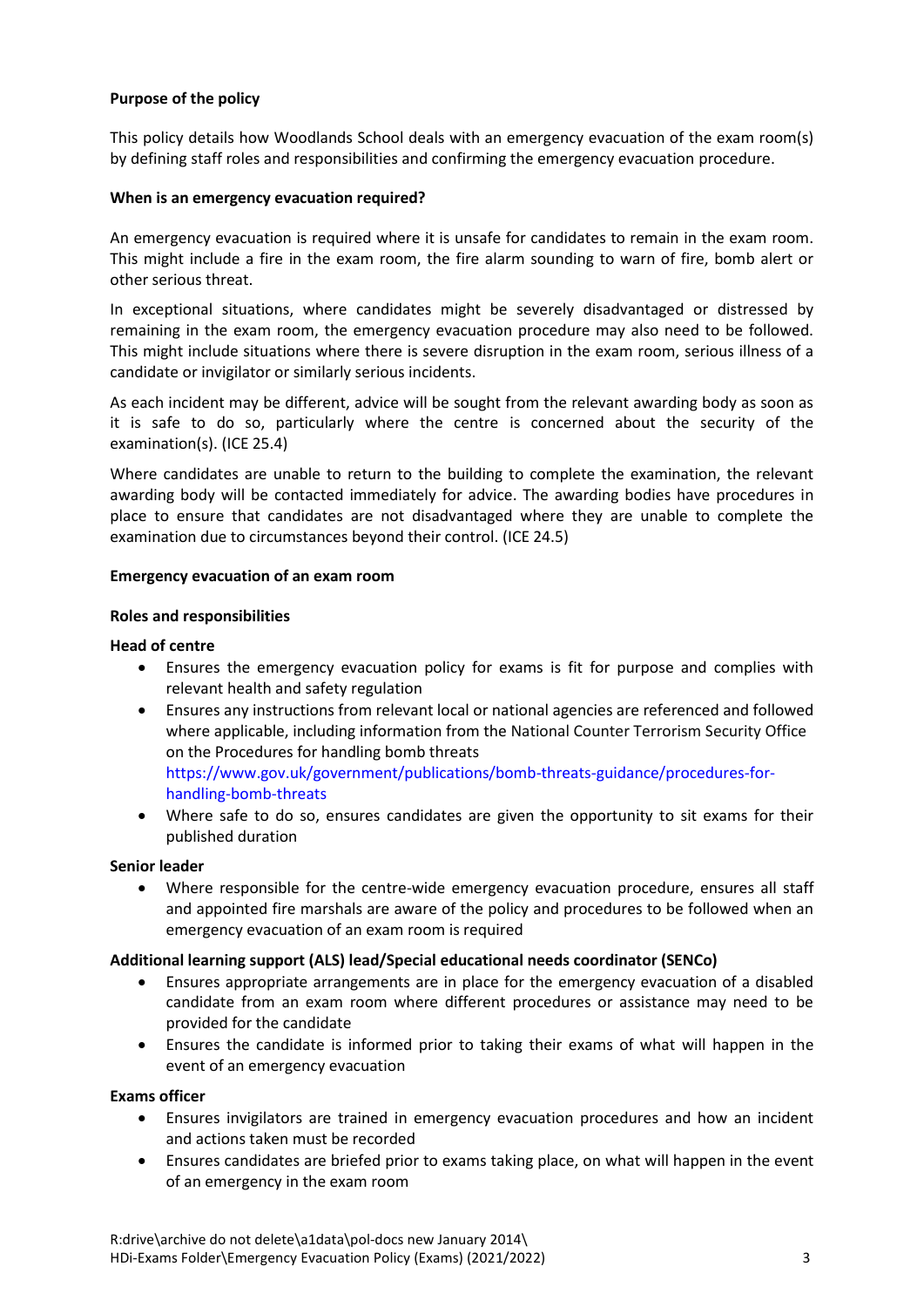- Provides invigilators with a copy of the emergency evacuation procedure for every exam room
- Provides a standard invigilator announcement for each exam room which includes appropriate instructions for candidates about emergency procedures and what will happen if the fire alarm sounds
- Provides an exam room incident log in each exam room
- Liaises with the ALS lead/SENCo and other relevant staff prior to each exam where different procedures or assistance may need to be provided for a disabled candidate
- Briefs invigilators prior to each exam where different procedures or assistance may need to be provided for a disabled candidate
- Ensures appropriate follow-up is undertaken after an emergency evacuation reporting the incident to the awarding body and the actions taken through the *special consideration* process where applicable (in cases where a group of candidates have been disadvantaged by a particular event)

#### **Invigilators**

- By attending training and/or update sessions, ensure they understand what to do in the event of an emergency in the exam room
- Follow the actions required in the emergency evacuation procedure issued to them for every exam room
- Confirm with the exams officer, where different procedures or assistance may need to be provided for a disabled candidate they are invigilating
- Record details on the exam room incident log to support follow-up reporting to the awarding body by the exams officer (see below)

#### **Other relevant centre staff**

 Support the senior leader, ALS lead/SENCo, exams officer and invigilators in ensuring the safe emergency evacuation of exam rooms

#### **Recording details**

As soon as practically possible and safe to do so, details should be recorded. Details must include:

- the actual time of the start of the interruption
- the actions taken
- $\bullet$  the actual time the exam(s) resumed
- $\bullet$  the actual finishing time(s) of the resumed exam(s)

Further details could include:

- report on candidate behaviour throughout the interruption/evacuation
- a judgement on the impact on candidates after the interruption/evacuation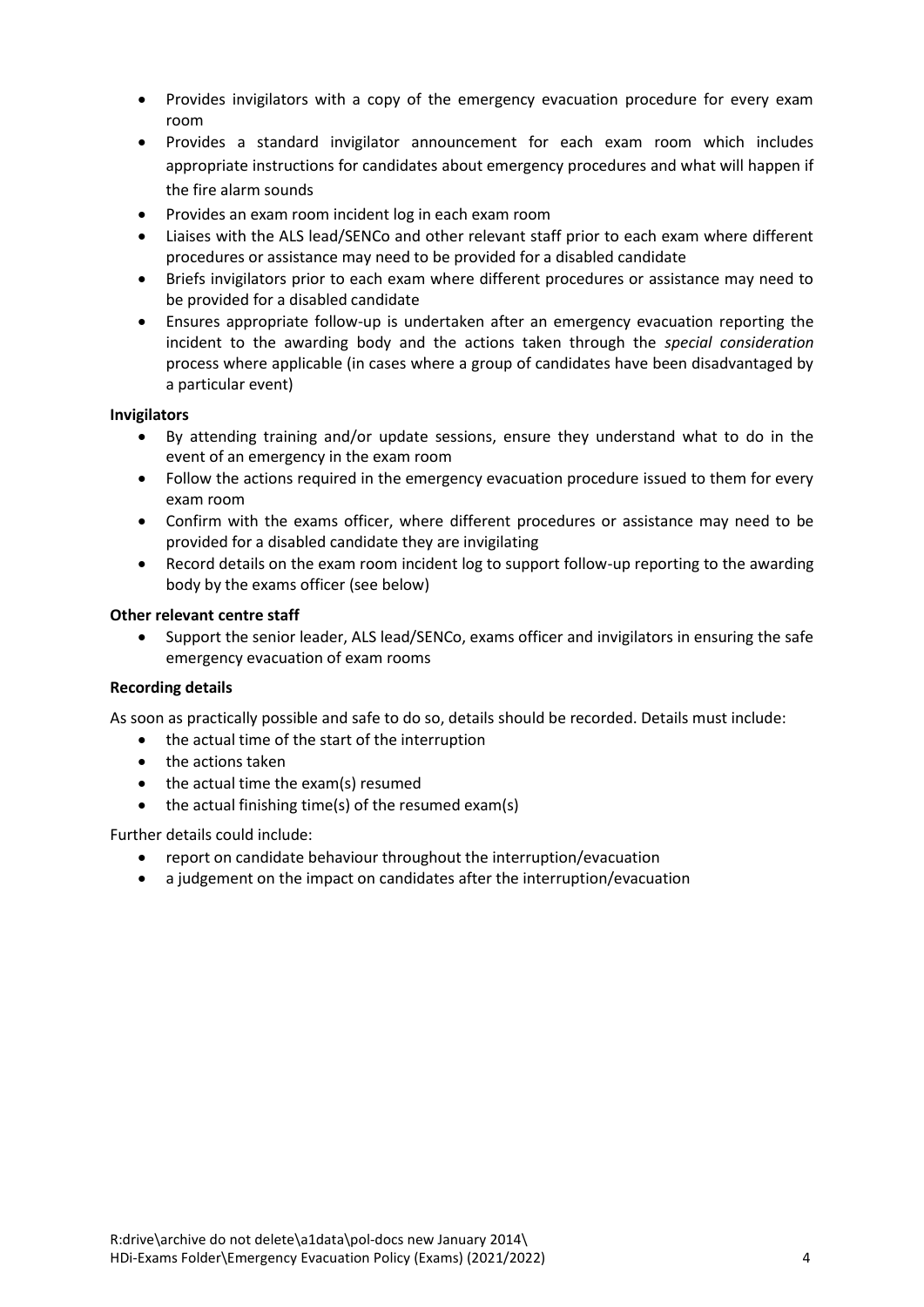#### **Emergency evacuation procedure**

Invigilators are trained in this procedure and understand the actions they must take in the event of a fire alarm or other emergency that leads to an evacuation of the exam room.

#### Emergency evacuation procedure

**Actions to be taken** (as detailed in current JCQ [Instructions for conducting examinations](http://www.jcq.org.uk/exams-office/ice---instructions-for-conducting-examinations) section 25, **Emergencies**)

Stop the candidates from writing

Collect the attendance register (in order to ensure all candidates are present)

Evacuate the examination room in line with the instructions given by the appropriate authority

Advise candidates to leave all question papers and scripts in the examination room

Candidates must be advised to close their answer booklet

Ensure candidates leave the room in silence

Ensure the candidates are supervised as closely as possible while they are out of the examination room to make sure there is no discussion about the examination

Make a note of the time of the interruption and how long it lasted

Allow the candidates the remainder of the working time set for the examination once it resumes

If there are only a few candidates, consider the possibility of taking the candidates (with question papers and scripts) to another place to finish the examination

Make a full report of the incident and of the action taken, and send to the relevant awarding body

**Additional centre-specific actions to be taken** 

In the event of a fire alarm, evacuate the exam room by the nearest fire exit

Escort candidates to the assembly point in the netball court via escape doors in the sports hall for main hall exams or (for AA rooms on corridor B) via athletic performance corridor to the netball courts

SLT members who are not teaching are to make their way to exam rooms during the GCSE season and assist with evacuation. Any other non-teaching staff to assist where possible.

When/if allowed to return to the exam room, allow candidates time to settle down, reminding them they are still under formal exam conditions and that they must not restart writing their answers until instructed to do so

Announce clearly to candidates when they may begin to write their answers (the exam will formally resume at this point) and specify the remaining time allowed for the paper(s)

Record as much detail on the exam room incident log (ensuring candidates are continually supervised throughout the whole time the resumed exam is in progress and giving complete attention to this duty at all times) and ensure the exams officer is fully briefed at the end of the exam(s) to enable a full report to be submitted to the awarding body/bodies

Where not allowed to return to the exam room, or the decision is made that the exam(s) cannot be resumed, the centre's exam contingency plan will be invoked and you will be briefed accordingly at the time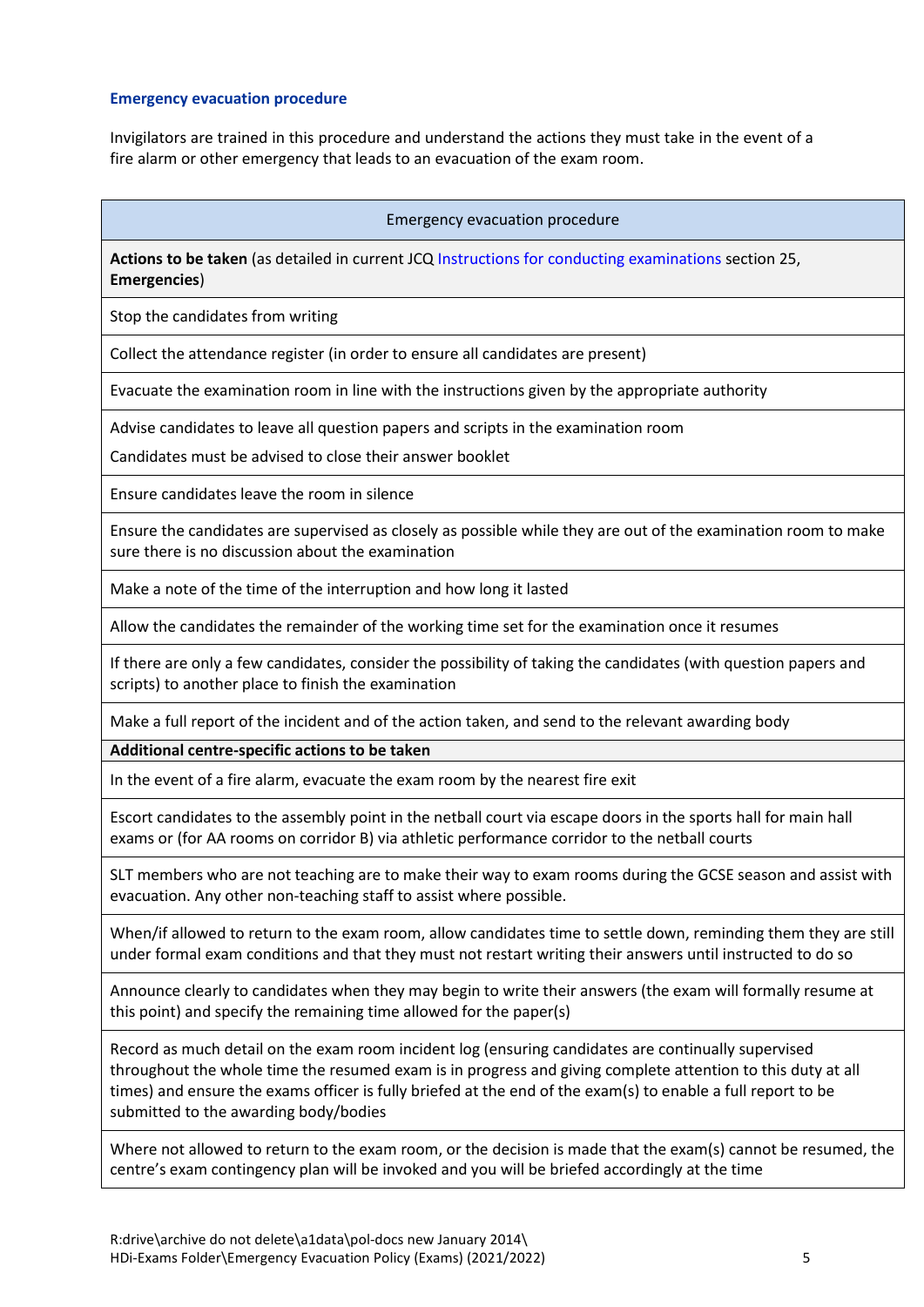#### **Appendix 2**

#### **Fire Assembly Map**





### **School Evacuation Procedure**

#### Actions upon discovering a fire:

- . Any adult discovering a fire shall activate the nearest fire alarm call point, pupils should inform the nearest adult. On activation, fire alarms will sound and flash red, ventilation will stop and all fire doors will automatically close.
- . When a fire smoke or heat detector or a fire call point is activated, the school fire protection system will place an automated call to the Fire Service and to Custodian. Skanska 24/7 fire and intruder alarm monitoring service who immediately contact the Site Team or the out of hours duty engineer. There is no requirement to call the Fire Service.

#### Actions on hearing a fire alarm:

- . Teachers in charge of classes shall instruct pupils to exit the classroom and building by the nearest safe exit and proceed in a quiet and orderly manner to the designated Year group assembly points, closing the classroom door as they leave. Do not lock classroom doors.
- . Other staff and visitors shall exit staff bases and offices by the nearest safe exit and proceed to the assembly point at the end of the all-weather football pitch. Do not lock office doors.
- . Fire Marshals shall out on the fire marshal fluorescent vests and coordinate the evacuation of their designated area ensuring everybody has cleared the building, closing doors, seeking assistance for, and aiding persons with mobility difficulties to reach a fire refuge points, and report to the Fire Co-ordinator Head Teacher / Resource Manager.
- . School receptionist places Woodlands Fire Register on the reception desk ready for the arrival of the Fire Service.

| Jo Williams            | Humanities corridor        | Dean O'Connor          | Maths corridor          |  |
|------------------------|----------------------------|------------------------|-------------------------|--|
| <b>Connor Binstead</b> | <b>PE Corridor</b>         | Jane Franklin          | Food Tech, TE1 to TE5   |  |
| <b>Liz Purser</b>      | Admin office, Atrium, Hall | <b>Caroline Seager</b> | Kitchen                 |  |
| Dan Hawkins            | Opportunities Hub / Music  | <b>Brigitte Ewen</b>   | Languages corridor      |  |
| Paul Roth              | Art, Technology            | <b>James Hogger</b>    | <b>English corridor</b> |  |
| <b>Emma Gowers</b>     | Science (C Wing)           | <b>Clair Phillips</b>  | Science (D Wing)        |  |
| <b>Sarah Dennis</b>    | Resilience Building        |                        |                         |  |

- . Tutor group registers and late/signing out books shall be taken to the assembly point by Pupil Services.
- . The visitors' book and staff checklists shall be taken to assembly point by the school Receptionist.
- At the assembly point, Tutor groups shall form up separately and a roll call completed. Class Tutors will report the roll call to Heads of Year who will then inform the Head Teacher the names of any missing pupils. The HR Manager will account for all other adults using the visitors' book and staff checklist.
- . Skanska Facilities Services (SFS) confirm excavation of SFS facilities staff to Head Teacher.
- . If the alarm sounds during breaks or lunchtime, when it may not be possible to establish that a total evacuation has been achieved. Fire Marshals will complete a physical check of their designated areas ensuring everybody has cleared the building. No one else is to re-enter the building unless authorised by the Head Teacher
- . The Fire Service officer in charge will be met on arrival by the Skanska Premises Manager and Resource Manager and will be advised if there are any missing persons, their last known location, the nature and the location of the incident or any other relevant information to assist with tackling the situation.

Fire-fighting must always be secondary to personal safety, any attempt to fight a fire should only be considered if there is no risk to yourself, you have been trained to use a fire extinguisher and you feel confident to do so. Evacuation should be your first concern.

Last Updated: Monday, 27 September 2021